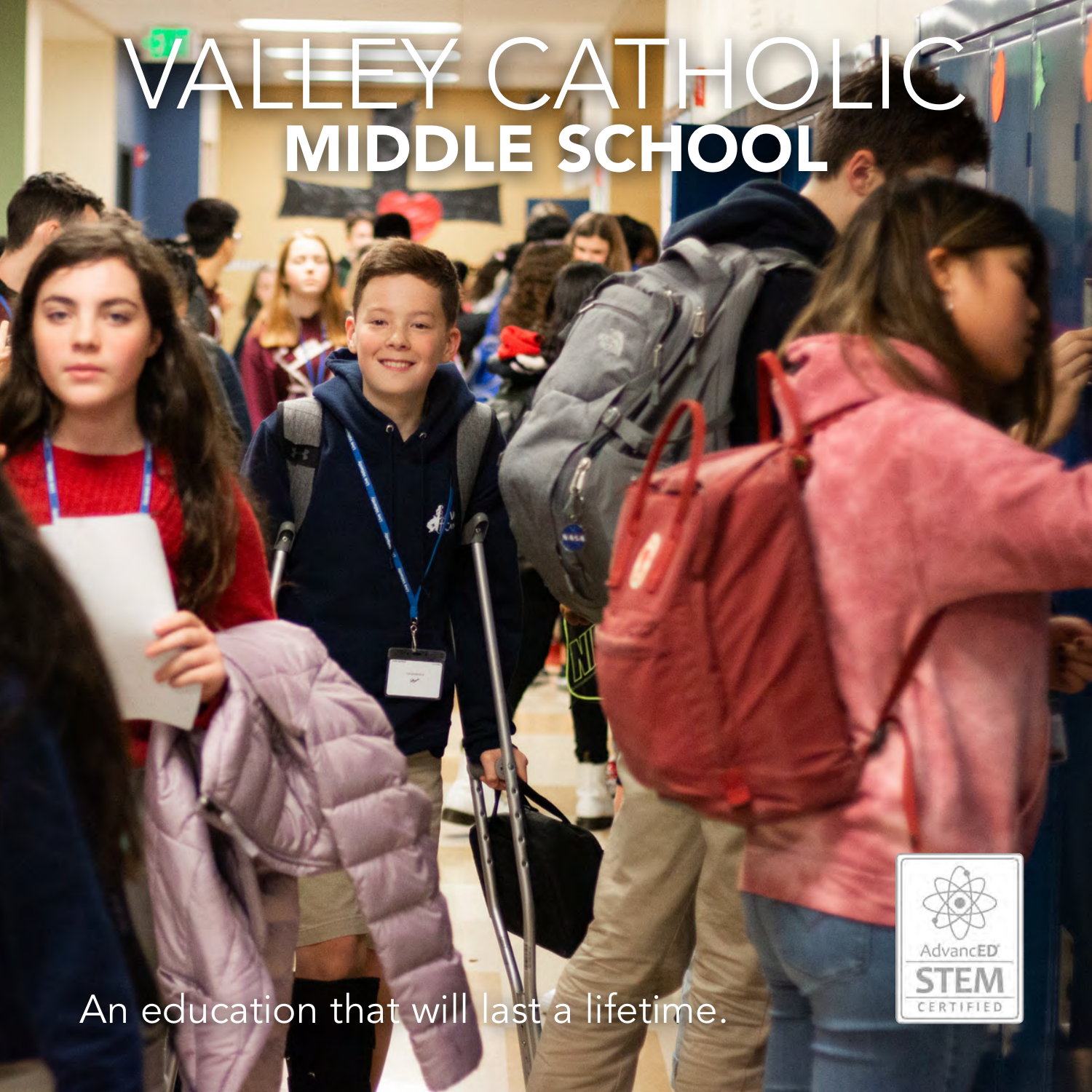## OUR MISSION

Valley Catholic School, sharing in the mission of the Sisters of St. Mary of Oregon, fosters a faith-filled community of lifelong learners and compassionate leaders committed to living out Catholic values and following Jesus' example through prayer, service, and love.





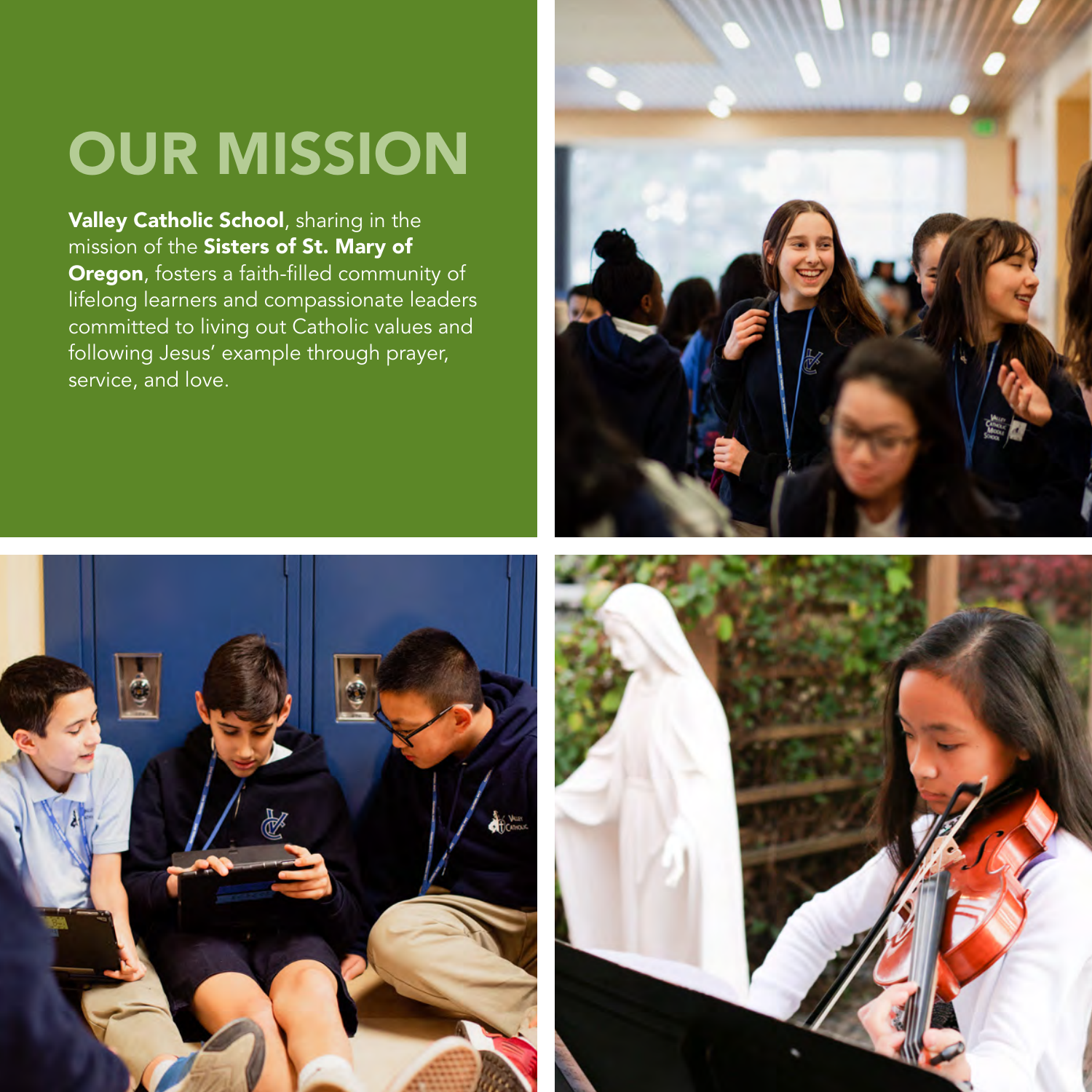## WHO WE ARE

Valley Catholic Middle School is a key component of our college preparatory program, offering a rigorous STEM certified curriculum. Students in grades 6-8 participate in an advanced program designed to guide them through middle school and prepare them for the academic challenges they will face in high school, college, and beyond.

Founded in 1903 by the Sisters of St. Mary of Oregon, Valley Catholic School has a strong academic tradition of fostering critical thinking, intellectual curiosity, and active social responsibility.

Valley Catholic School is located on the Sisters of St. Mary of Oregon's beautiful 43-acre campus in Beaverton, Oregon. Valley Catholic is Oregon's only Catholic school serving children and young adults from infancy through high school.







valleycatholic.org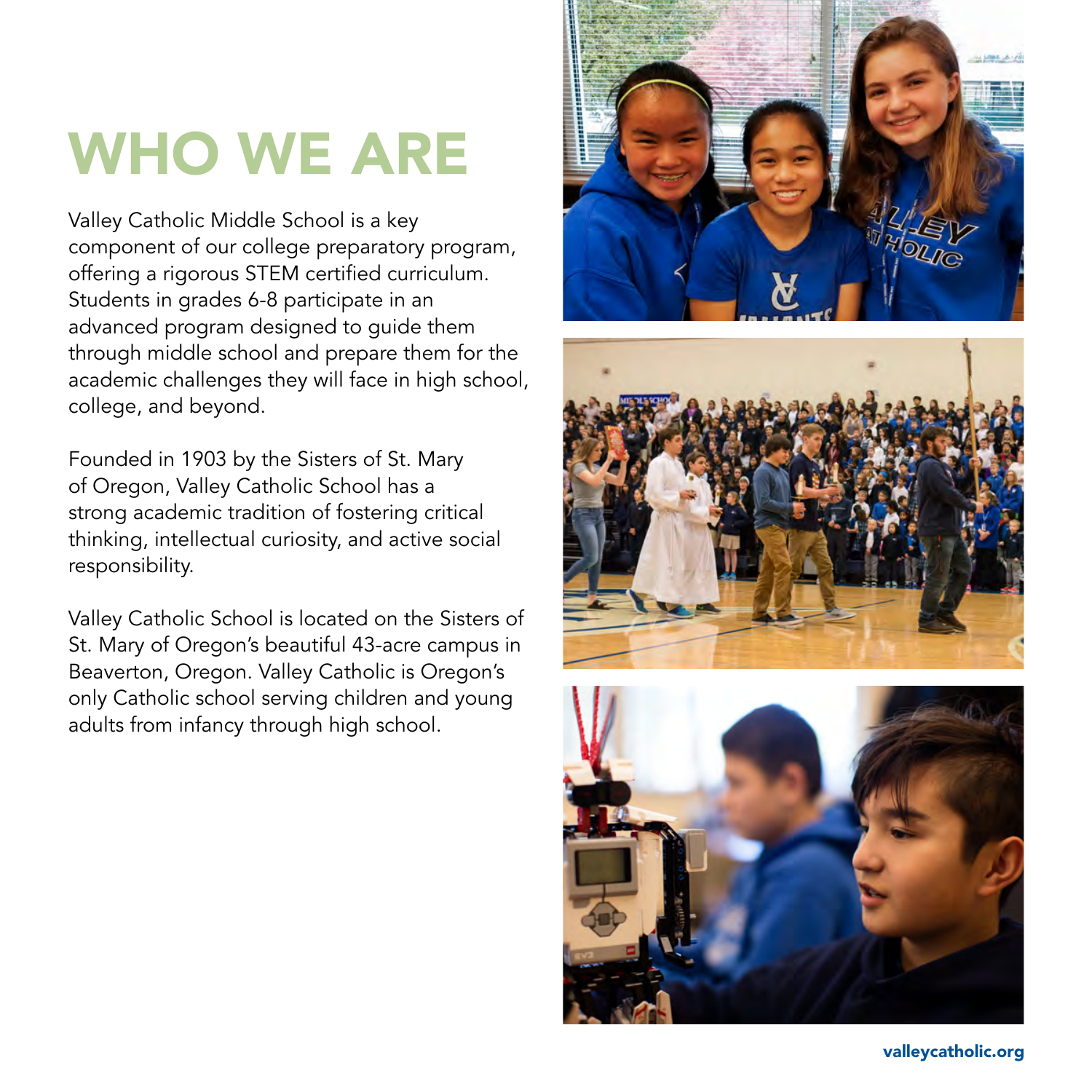### ADVANCED CURRICULUM PROVIDES THE OPPORTUNITY TO EXCEL.

It is our vision that Valley Catholic Middle School graduates will be: open to growth, intellectually curious, engaged in faith, compassionate leaders and involved global citizens.

#### COURSES INCLUDE:

English: Two courses for each grade including grade level to advanced

Fine Arts: Up to two classes a day are available

- + Performing Arts: Band, Choir, Drama, Orchestra
- + Visual Arts: Bookmaking, Digital Design, Painting, Printmaking, Photography, Sculpting

Physical Education/Health: Daily courses that include lifelong fitness skills, healthy life styles and team building

Religion: Courses include faith development, history, and ethics

Science: Intro to Earth science, chemistry, physics and biology

**STEMinar:** Project based learning courses including collaborative student work time, study skills and writing support for sixth and seventh grade students

Social Studies: Geography, Culture and History

#### Technology:

- + Windows and Google platform labs
- + Apple one-to-one iPad program
- + Digital design, digital citizenship, technology skill building, design thinking and project based learning
- + Exposure to coding

World Language: High School French I or Spanish I



Electives: In addition to the fine arts, eighth grade students may choose one additional elective course. While these courses vary year-to-year, options often include Journalism, STEM careers, Creative Writing, Intro to Robotics, Marine Biology, Red Cross Babysitting Course, CERT training, and Yearbook.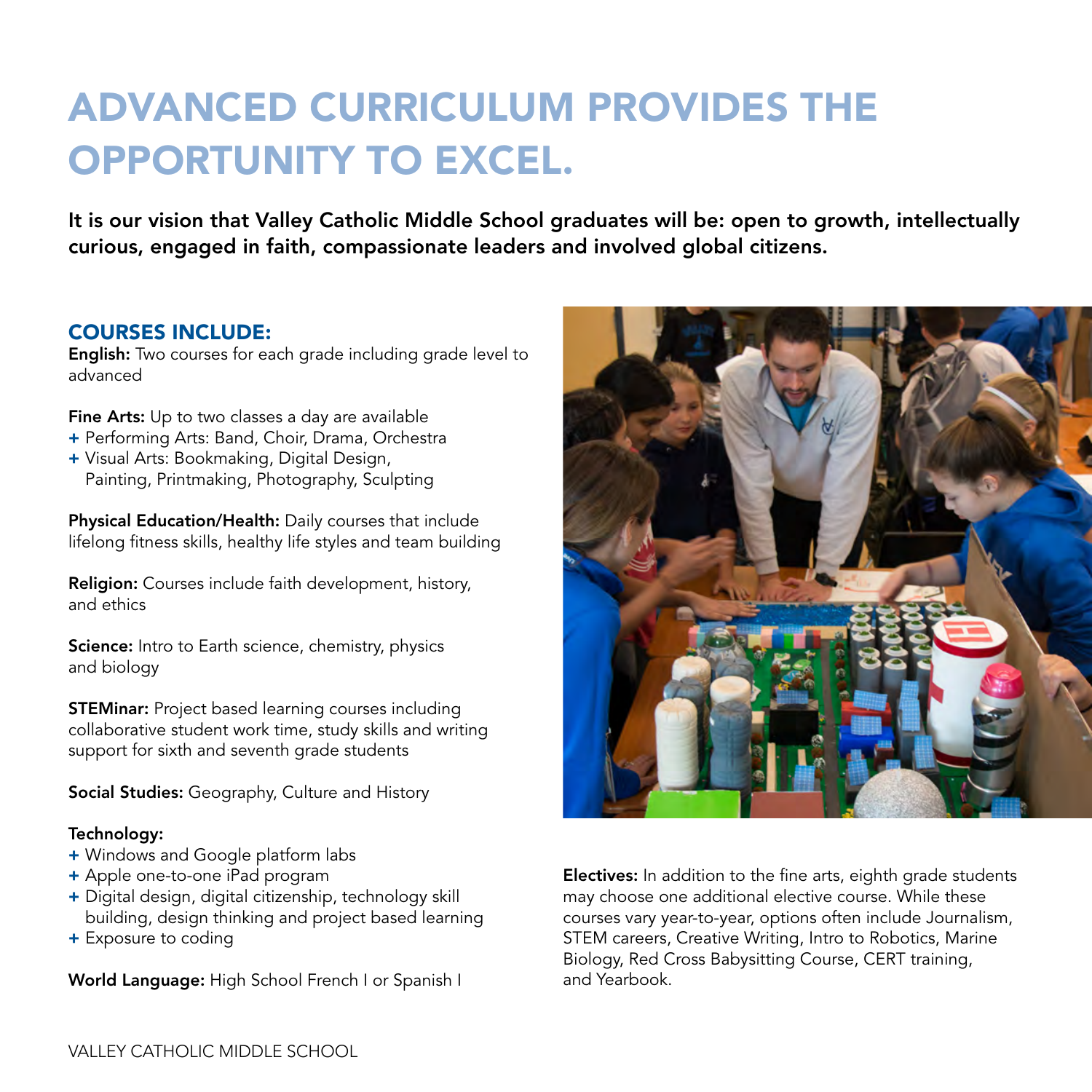#### GRADE LEVEL:

Valley Catholic Middle School includes grades 6-8

#### ACCREDITATION:

Northwest Accreditation Commission (NWCA) in partnership with AdvancED

#### CERTIFICATION:

AdvancED STEM (Science, Technology, Engineering and Mathematics) Certification

#### REGISTRATION:

Oregon Private School

#### ENROLLMENT:

Total enrollment is 255

#### STUDENT TEACHER RATIO:

1:8 based on all teaching staff

#### FACULTY/STAFF:

- + 35 total faculty/staff including shared staff with Valley Catholic High School
- + 26 full-time faculty/staff
- + 12 part-time faculty/staff
- + A full-time middle-school counselor

#### AVERAGE SERVICE HOURS:

Students complete an average of 12.5 service hours annually.





valleycatholic.org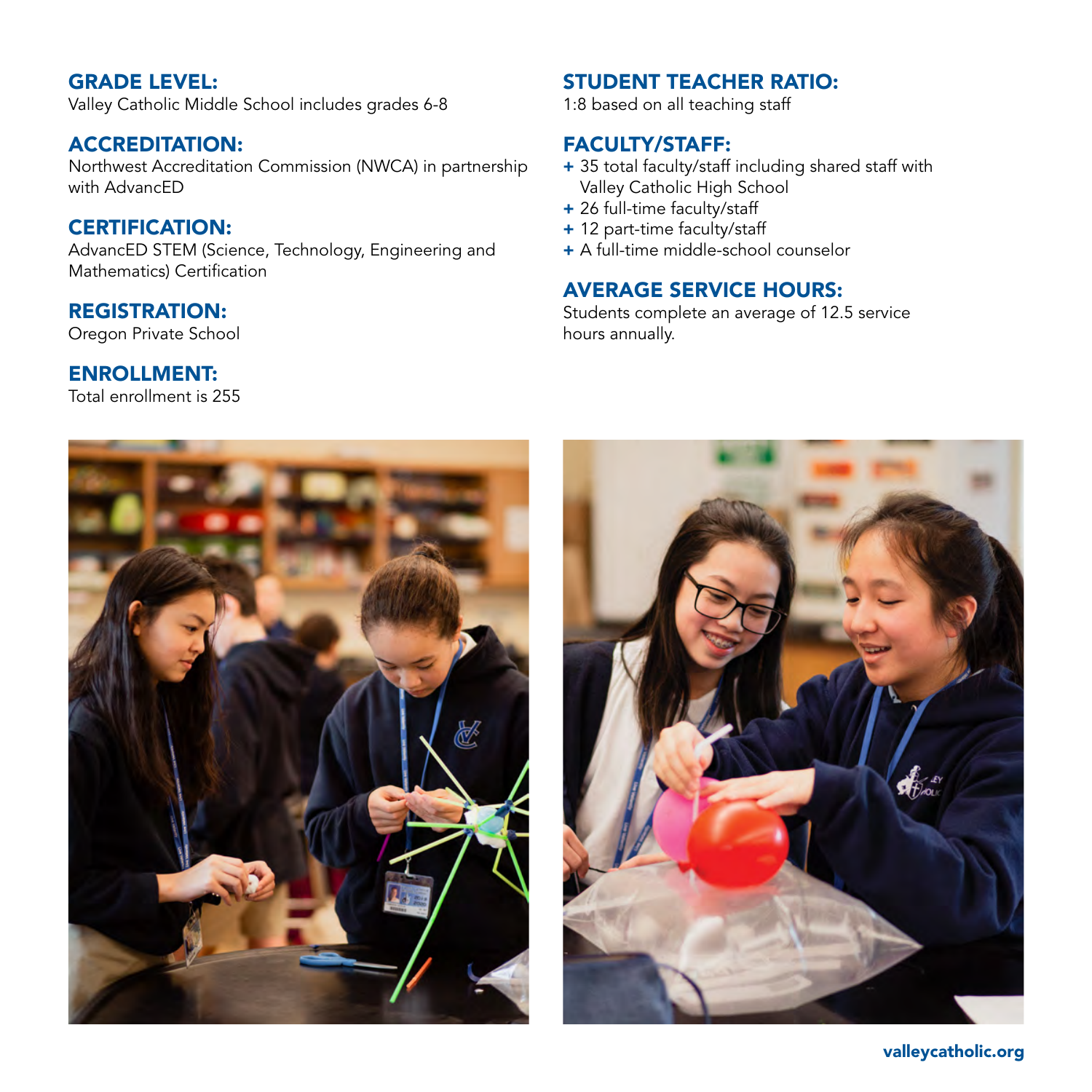







### VCMS PROGRAM HIGHLIGHTS

- + Valley Catholic Middle School's curriculum follows the requirements outlined in the Archdiocesan standards and the Oregon State Framework. These include alignment with Next Generation Science Standards, Apple School of Distinction and International Society for Technology Education standards.
- + Opportunities to excel with an advanced curriculum that provides a well-rounded educational experience
- + First and only school in the Northwest to earn a STEM accreditation through AdvancED
- + Participating in the Valley Catholic Middle School's Speech Tournament, an annual event attended by students from schools across the region
- + Focus on developing research, writing, presentation and product development skills across all grade levels
- + Attend high school-level math, music, and world language (French or Spanish) classes taught by high school teachers
- + Development of a three-year writing portfolio to advance critical thinking skills while engaging in self-reflection that leads to more proficient writers as students enter high school
- + Development of time management skills, by learning to use the school-issued agenda/ daily planner, how to fight procrastination and how to manage long-term projects
- + Participation in CYO sports including football, volleyball, cheer leading, basketball, swimming, track and field, baseball, lacrosse. Valley Catholic also offers a cross country running club
- + Participation in National Junior Honor Society (NJHS) Members meet weekly to advance leadership qualities and work on service activities decided on by the group
- + Students are issued an iPad and have access to two computer labs and a 3D Printer. They are taught skills on Windows and Google platforms.
- + Teachers are certified Apple Teachers who integrate technology across all subject areas to enhance academic learning across the curriculum.

VALLEY CATHOLIC MIDDLE SCHOOL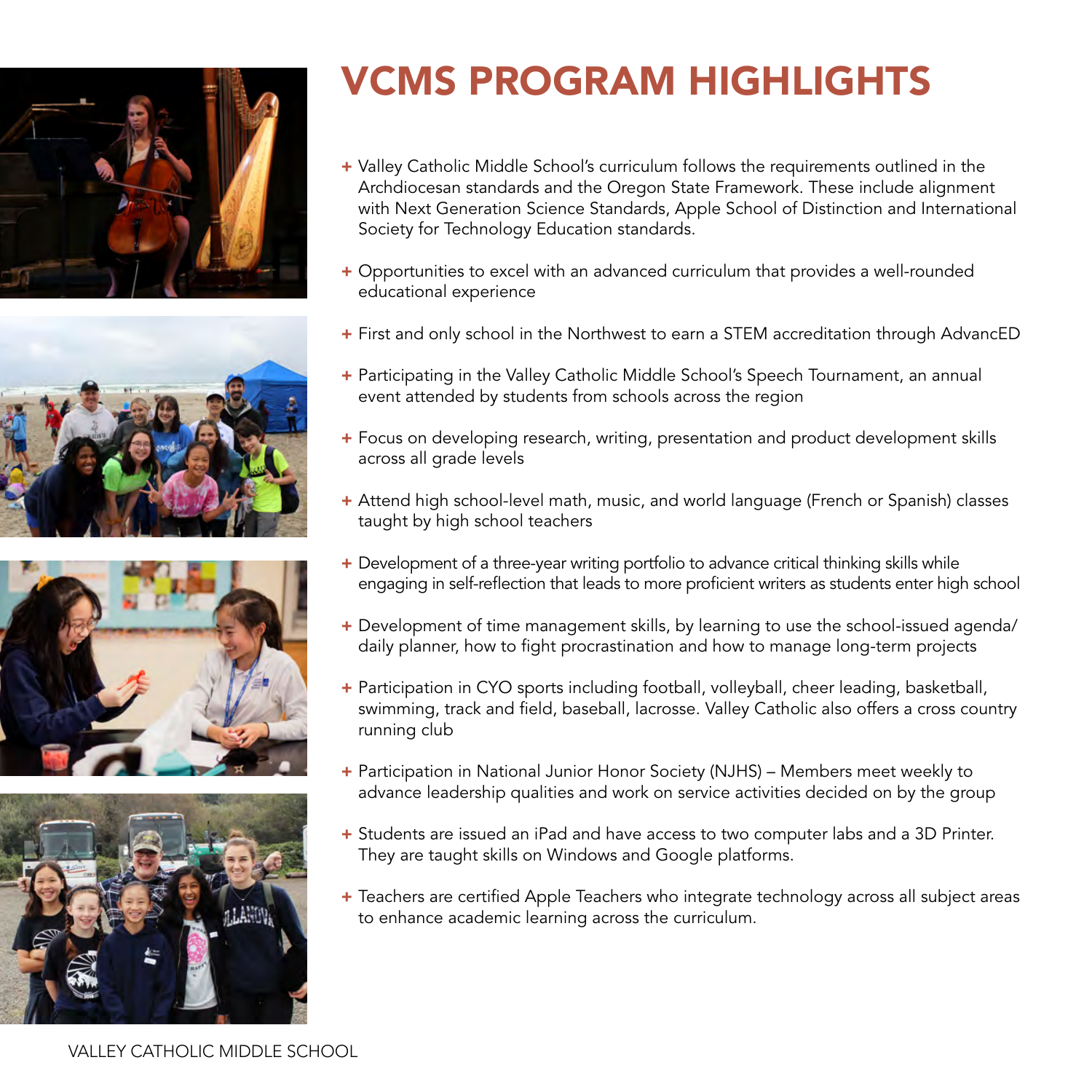

#### BEYOND THE CLASSROOM

#### In grade 6, students:

- + Attend one week of Outdoor School in the fall. The VCMS outdoor school program enriches the 6th grade curriculum by extending instruction beyond the classroom and provides students an engaging hands-on experience to learn about the natural world and obtain strong interpersonal skills in order to become good stewards of God's creation in addition to spending time on team building activities.
- + Participate in STEM projects such as the Mars Project and the Greek and Roman Fair —students research a topic of interest, make a creative visual project and share it with the Valley Catholic community.
- + Learn infant and child first aid, CPR and a modified version of the Red Cross babysitting course.

#### In grade 7, students:

- + Participate in Waves of Love, an annual service project designed to serve the greater community. Student travel to the Oregon Coast to clean beaches and help community and home-bound residents with outside tasks.
- + Future City competition: Students learn about infrastructure and the design process of a city. In groups,

they design a futuristic city that anticipates the unique needs populations will face in the future. Students build a model of their city and present their design in a competition.

+ Business project: Students are introduced to the "real world" and learn to write a resume and go on a mock interview. After researching start-up companies, students work in a group to design their own product and develop a business plan for their start up business.

#### In grade 8, students:

- + Visit each week with residents of Maryville (the skilled rehabilitative and intermediate care facility on campus) to form relationships and write resident's personal biographies.
- + Learn Hands-Only CPR and teach others in the greater community in conjunction with Tualatin Valley Fire and Rescue.
- + Capstone is an intensive, year-end, cross-curricular project in which students hone their research, project and presentation skills. This serves as the culminating assessment to synthesize and apply knowledge and skills learned over the three years of middle school to a topic of their own choosing.